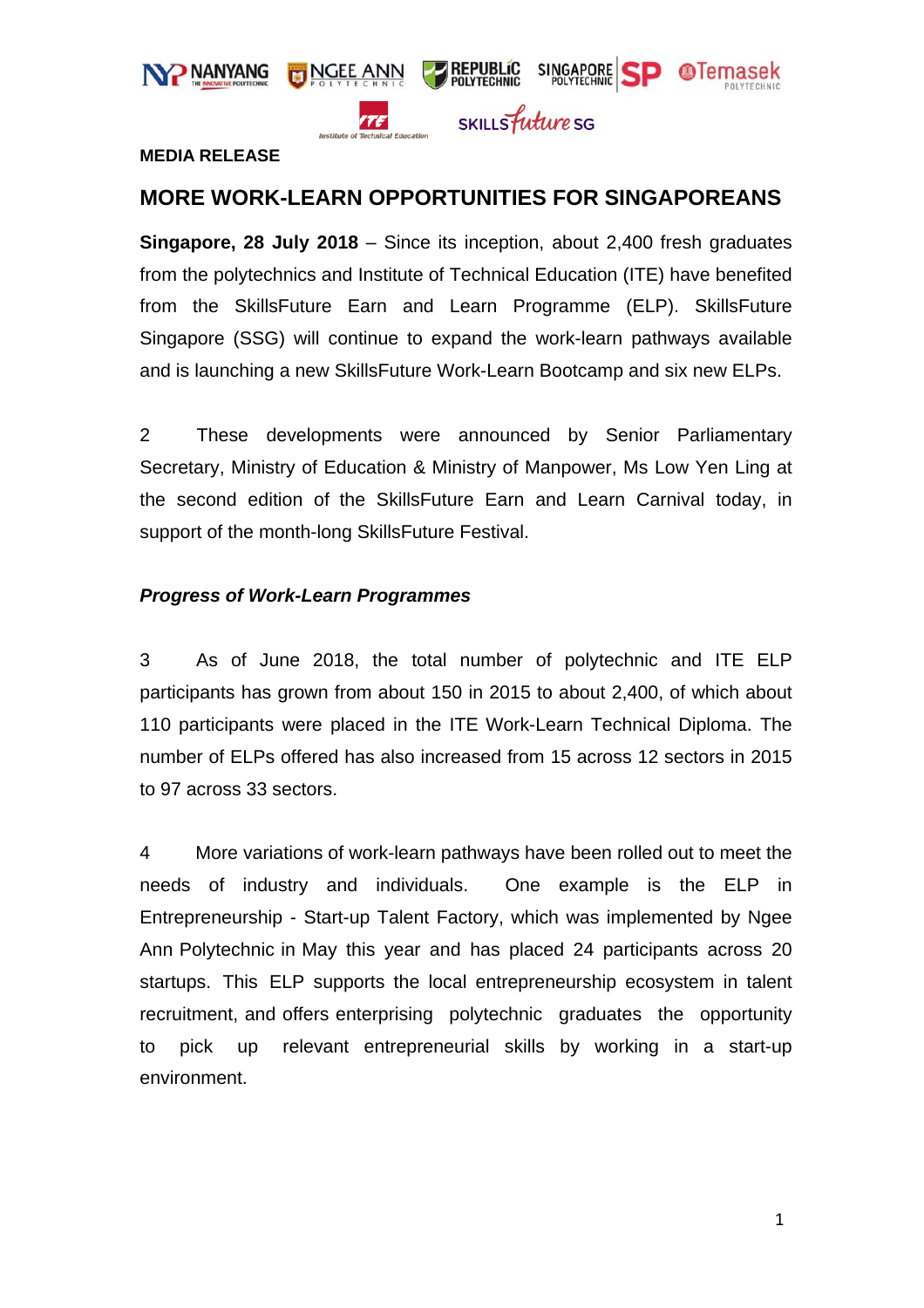

5 Launched last year, the SkillsFuture Work-Study Degree Programmes have to-date enrolled 116 university students who are keen to pursue careers in selected growth sectors.

#### *New SkillsFuture Work-Learn Bootcamp*

6 SSG will be piloting a new variation of work-learn programme known as the SkillsFuture Work-Learn Bootcamp. This programme will equip fresh graduates and mid-career individuals with the relevant job-role specific behavioural, mind-set and technical skills in sectors with acute demand.

7 The SkillsFuture Work-Learn Bootcamp is a three-year collaboration between SSG, the five polytechnics, ITE and Generation. Generation is a USbased global non-profit organisation founded by McKinsey & Company. It develops and implements short, focused bootcamps to train and place young people in jobs.

8 Participants in the SkillsFuture Work-Learn Bootcamp will undergo 8 to 12 weeks of intensive training bootcamp delivered by the polytechnics and ITE before seeking employment. The SkillsFuture Work-Learn Bootcamp involves employers extensively throughout the process, from developing industryrelevant curriculum to identifying suitable participants for the programme and recruitment. As an illustration, the polytechnics and ITE will, together with Generation, work with employers to identify skills found in peak performers in the specific job role, and design a bootcamp-style programme to train participants in those skills.

9 Republic Polytechnic and the Singapore Institute of Retail Studies under Nanyang Polytechnic have commenced the first run of the programme for the Digital Marketing job role in July 2018. This will be followed by Ngee Ann Polytechnic later this year. Singapore Polytechnic and Temasek Polytechnic will also be rolling out another programme for a job role related to engineering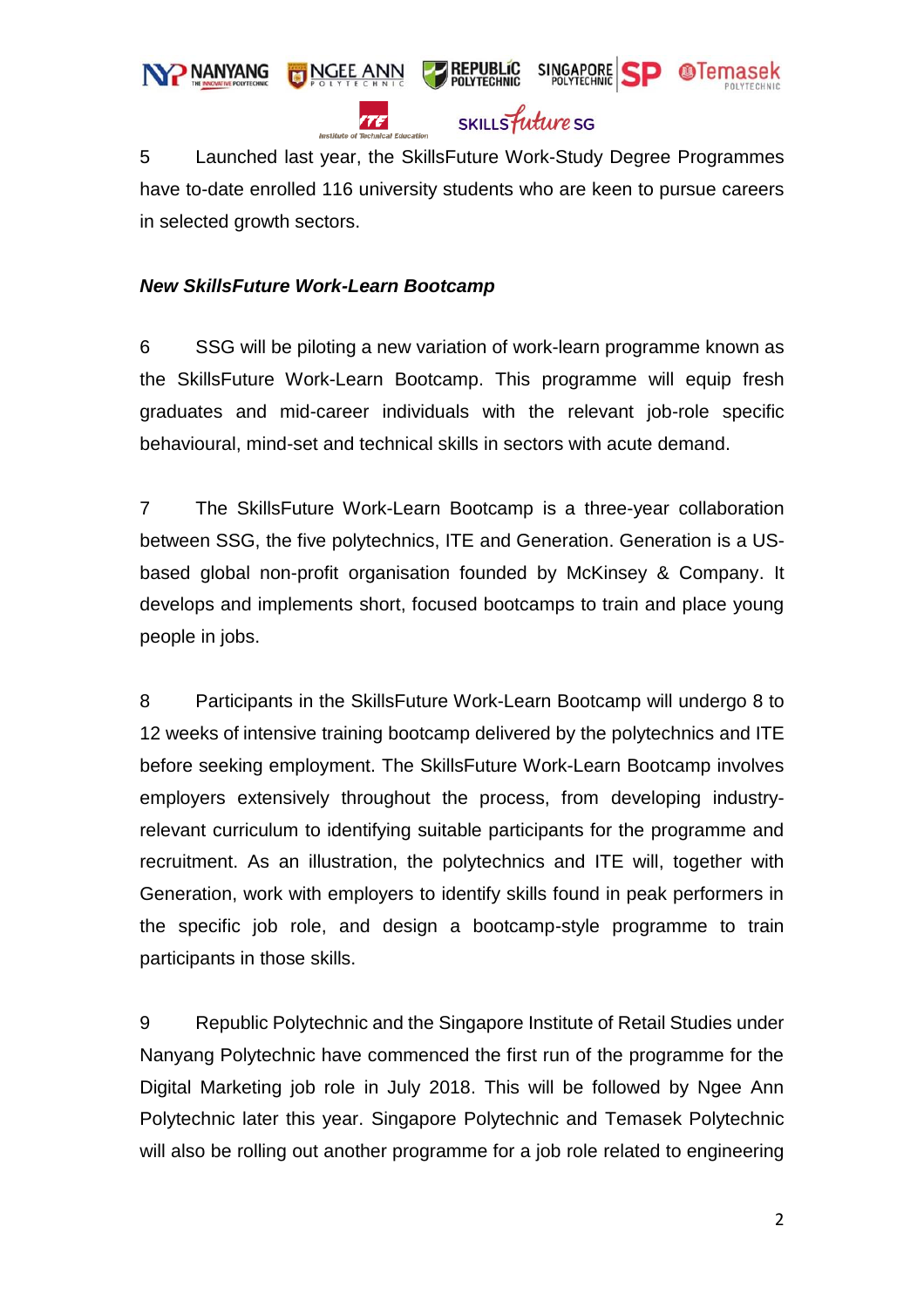

# SKILLS *future* SG

SINGAPORE SP **OTemasek** 

**PREPUBLIC**<br>POLYTECHNIC

and big-data in Q4 2018. Please refer to **Annex A** for more information on the SkillsFuture Work-Learn Bootcamp.

#### *New SkillsFuture Earn and Learn programmes*

**NGEE ANN** 

TE

10 SSG has also been working with the IHLs and employers to launch new ELPs. Six new ELPs in the areas of Applied Artificial Intelligence, Healthy Ageing and Community Care for Seniors, Biomedical Engineering & Services, Building Information Modelling, Business Development in Technology, and Lighting Design were launched by Republic Polytechnic and Temasek Polytechnic at the ELP Carnival. Please refer to **Annex B** for more information on the new programmes.

#####

For media queries, please contact:

**Republic Polytechnic Office of Corporate Communications** Patrick Seng / Fahreeq Fattah +65 9767 6701 / +65 9478 0292 [patrick\\_seng@rp.edu.sg](mailto:patrick_seng@rp.edu.sg%20/) / [fahreeq\\_fattah@rp.edu.sg](mailto:fahreeq_fattah@rp.edu.sg)

**SkillsFuture Singapore Corporate & Marketing Communications Division**  Cherlyn Tan / Yvonne Pang +65 9800 0108 / +65 9062 6082 [cherlyn\\_tan@ssg.gov.sg](mailto:cherlyn_tan@ssg.gov.sg) / [yvonne\\_pang@ssg.gov.sg](mailto:yvonne_pang@ssg.gov.sg)

**For more information on the SkillsFuture Earn and Learn Programme, please visit:**  [www.skillsfuture.sg/earnandlearn](http://www.skillsfuture.sg/earnandlearn)

**For more information on the various polytechnics, please visit:** 

**Nanyang Polytechnic** [www.nyp.edu.sg](http://www.nyp.edu.sg/)

**Ngee Ann Polytechnic** [www.np.edu.sg](http://www.np.edu.sg/)

**Republic Polytechnic**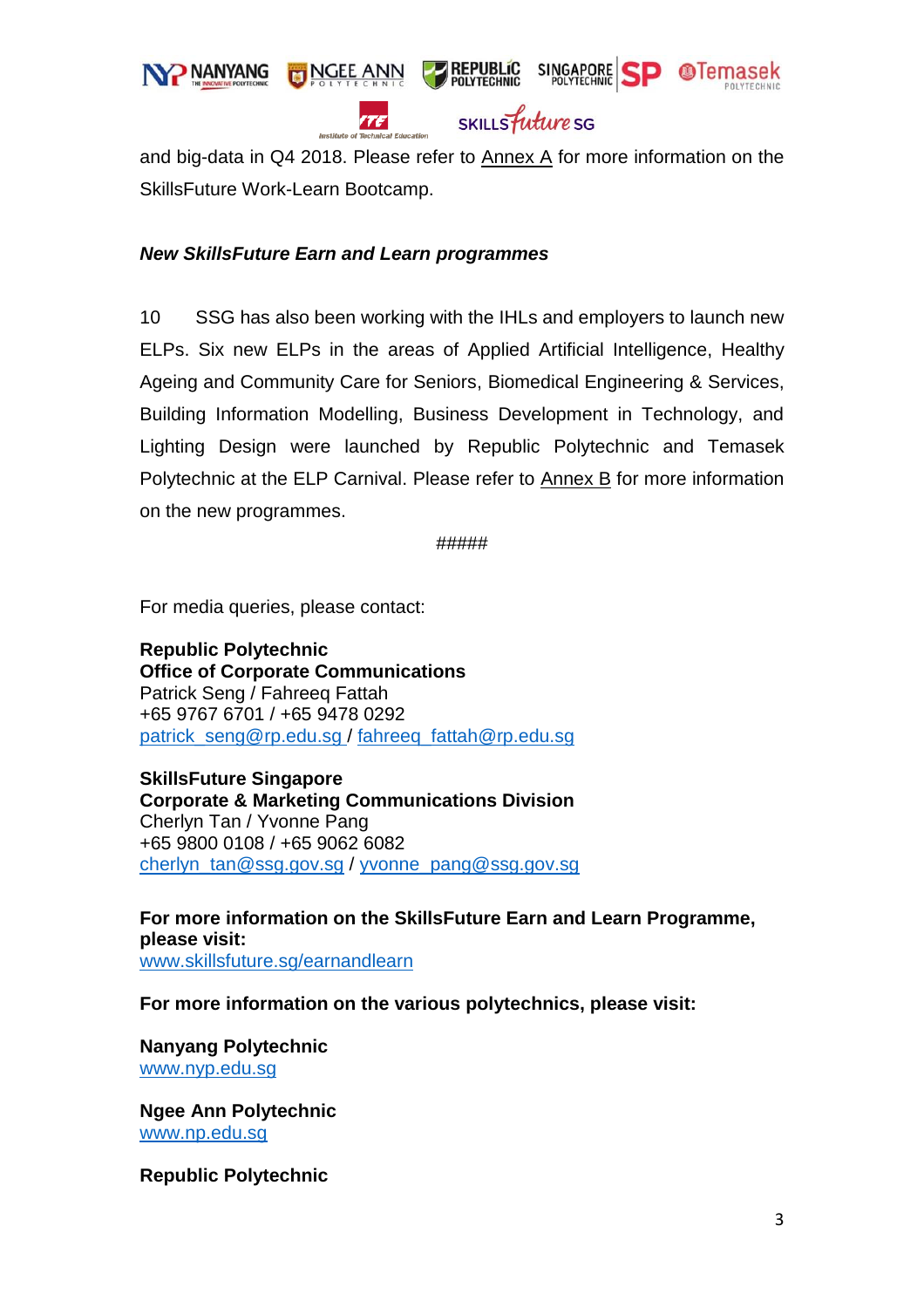



ite<sup>r</sup>

SKILLS future SG

[www.rp.edu.sg](http://www.rp.edu.sg/)

**Singapore Polytechnic** [www.sp.edu.sg](http://www.sp.edu.sg/)

**Temasek Polytechnic** [www.tp.edu.sg](http://www.tp.edu.sg/)

**For more information on the Institue of Technical Education, please visit:**  <https://www.ite.edu.sg/>

#### **About SkillsFuture Singapore**

SkillsFuture Singapore (SSG) drives and coordinates the implementation of the national SkillsFuture movement, promotes a culture of lifelong learning and strengthens the ecosystem of quality education and training in Singapore. Through a holistic system of national SkillsFuture initiatives, SSG enables Singaporeans to take charge of their learning journey in their pursuit of skills mastery. SSG also works with key stakeholders to ensure that students and adults have access to high quality and industry-relevant training that meet the demands of different sectors of the economy for an innovative and productive workforce. For more information, visit [www.ssg.gov.sg](http://www.ssg.gov.sg/)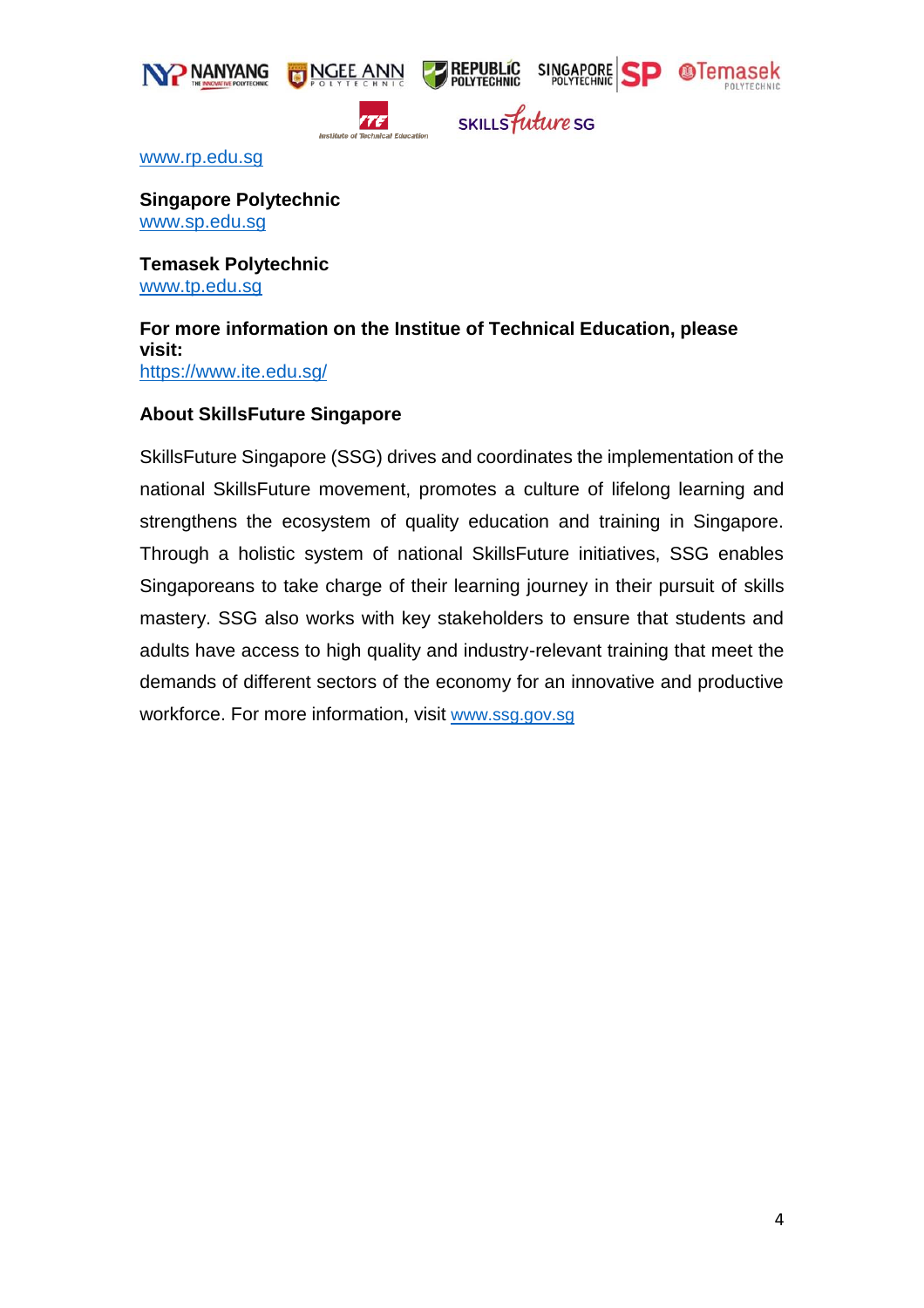

# **ANNEX A**

## **FACTSHEET ON SKILLSFUTURE WORK-LEARN BOOTCAMP**

The SkillsFuture Work-Learn Bootcamp is a new work-learn programme for fresh graduates and mid-career individuals that will equip them with the relevant job-role behavioural, mind-set and technical skills in sectors with acute demand. It is a three-year pilot programme, developed in partnership between SSG, the five polytechnics, ITE and Generation<sup>1</sup>. Generation is a US-based non-profit social organisation founded by McKinsey & Company. It develops and implements short, focused bootcamps to train and place young people in jobs, resulting in 17,000 job placements across 23 professions in 9 countries to date.

2 Participants will undergo an 8 to 12 weeks of intensive institutional training before seeking employment. Employers are involved in the development of the SkillsFuture Work-Learn Bootcamp so as to ensure that participants are equipped with skills that meet the needs of the industries. For example, the polytechnics and ITE, together with Generation, will work with employers to identify skills found in peak performers in the specific job role, and design a bootcamp-style programme to train participants in those skills.

3 Republic Polytechnic and the Singapore Institute of Retail Studies under Nanyang Polytechnic have commenced the first run of the programme for the Digital Marketing job role in July 2018. This will be followed by Ngee Ann Polytechnic later this year. Singapore Polytechnic and Temasek Polytechnic will also be rolling out another programme for a job role related to engineering

 $\overline{a}$ 

<sup>1</sup> *Generation is a spin-off entity from McKinsey Social Initiative. It is highly established and has track records in other countries. 17,000 job placements across 23 job professions in 9 countries have been supported through Generation. Generation's placement methodology has proven to be effective, short and scalable in these countries, yielding 83% job placement within three months and 80% retention at three months. Nearly 88% of participating employers say that Generation graduates outperform their peers along business metrics and 98% of participating employers would hire Generation graduates again. There has also been positive feedback from other key stakeholders such as training providers and alumni. [Source of info from Generation as at 23 July 2018.]*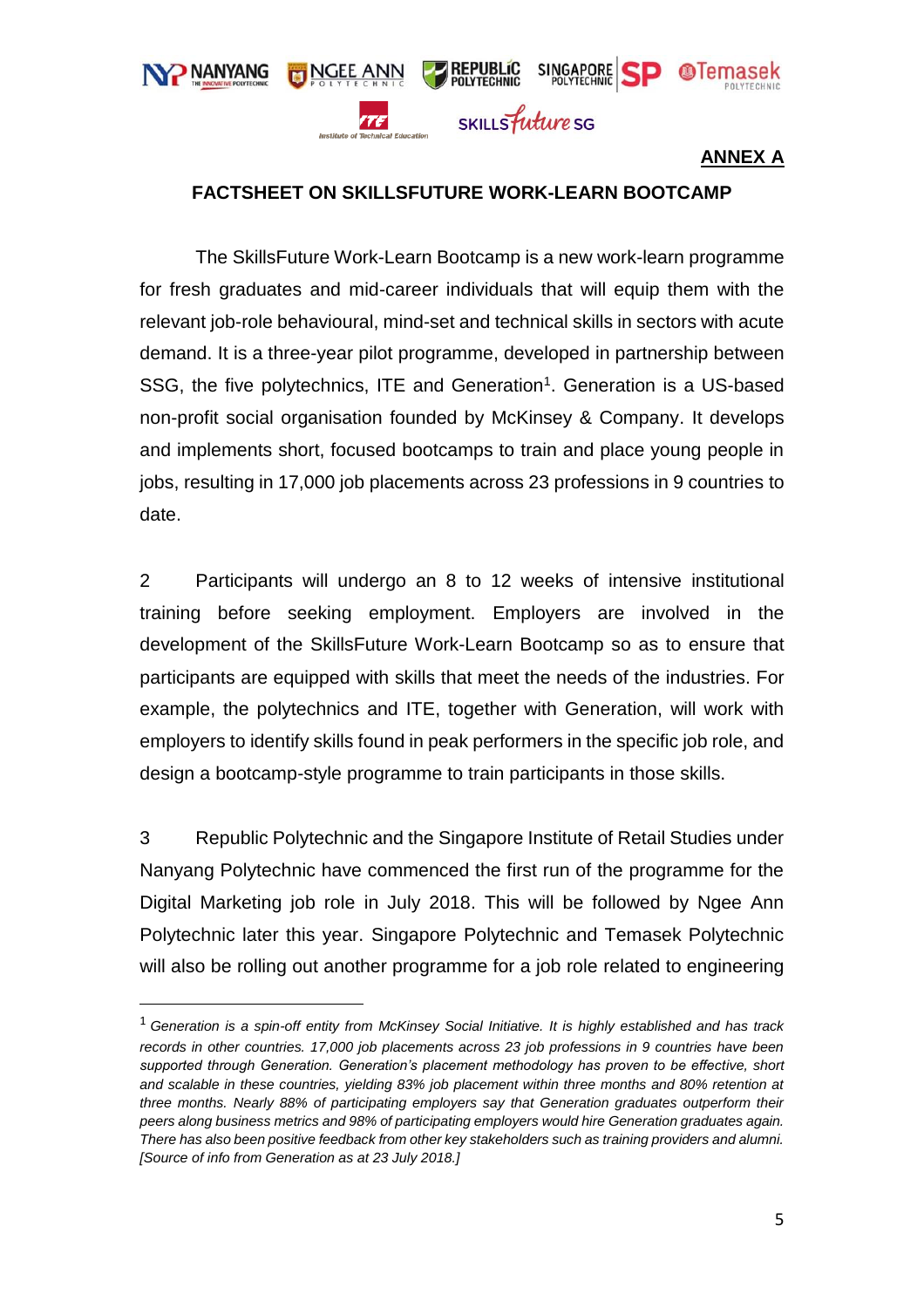

rtel

SKILLS *future* SG

and big-data in Q4 2018. More details on subsequent runs of the SkillsFuture Work-Learn Bootcamp and job roles will be released when available. Interested participants can find out more at [skillsfuture.sg/worklearnbootcamp.](http://www.skillsfuture.sg/worklearnbootcamp)

## *Who is it for?*

- Singapore Citizens and Singapore Permanent Residents who are fresh graduates or mid-career individuals, and are keen to undergo an 8 to 12 week intensive training programme before seeking employment in sectors with jobs in acute demand.
- Companies that are registered or incorporated in Singapore, and are seeking to attract and hire fresh graduates or mid-career individuals for jobs in acute demand.

## *How does it work?*

4 Suitable candidates will undergo a recruitment screening process to assess suitability for the SkillsFuture Work-Learn Bootcamp, before embarking on an 8 to 12 week intensive training bootcamp delivered by the polytechnics and ITE. Participants will acquire behavioural, mind-set and technical skills related to a specific job role so that they are well-equipped and ready to seek employment with a participating company upon completion of training. At the company, assigned mentors will guide participants and provide support in their continual skills development.

5 Participating employers are involved in curriculum development from the on-set through activity mapping, to focus on skills identified in peak performers of specific jobs identified. Employers can subsequently recruit these job-ready individuals for the specific job role which they are trained in.

## *Benefits*

- *For individuals*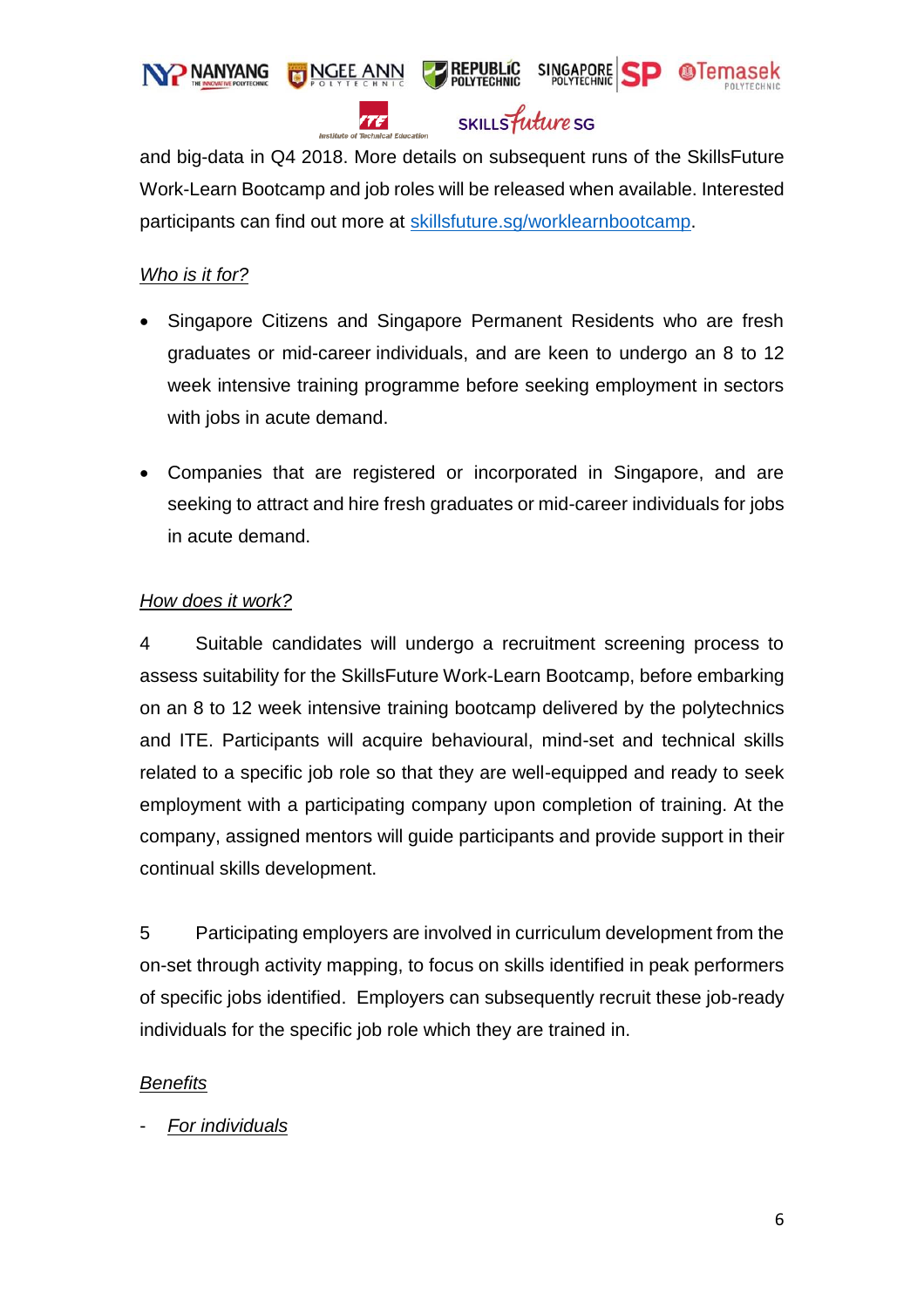**NANYANG NGEE ANN** 



SINGAPORE SP **OTemasek** 

 Acquire relevant behavioural, mind-set and technical skills related to a specific job role through a short training programme before seeking employment with a company in sectors with jobs in acute demand

**PREPUBLIC**<br>POLYTECHNIC

• Guidance from mentors within the company

TF

- Receive a competitive starting salary and full-time employment with participating companies
- Eligible individuals will receive a training allowance<sup>2</sup> upon completion of training
- *For employers*
	- Companies will be able to work more closely with the polytechnics and ITE in designing a training programme catering to the specific job role in the company
	- Recruit more effectively job-ready individuals equipped with the relevant skills and aptitude for the job
	- Receive a mentorship grant<sup>3</sup> of \$5,000 per individual placed in WLB to provide mentorship for the individual

 $\overline{a}$ 

<sup>2</sup>*For Singapore Citizens only, capped at \$500 per month.*

<sup>3</sup> *For every successfully placed WLB graduate who are Singapore Citizens and Permanent Residents only.*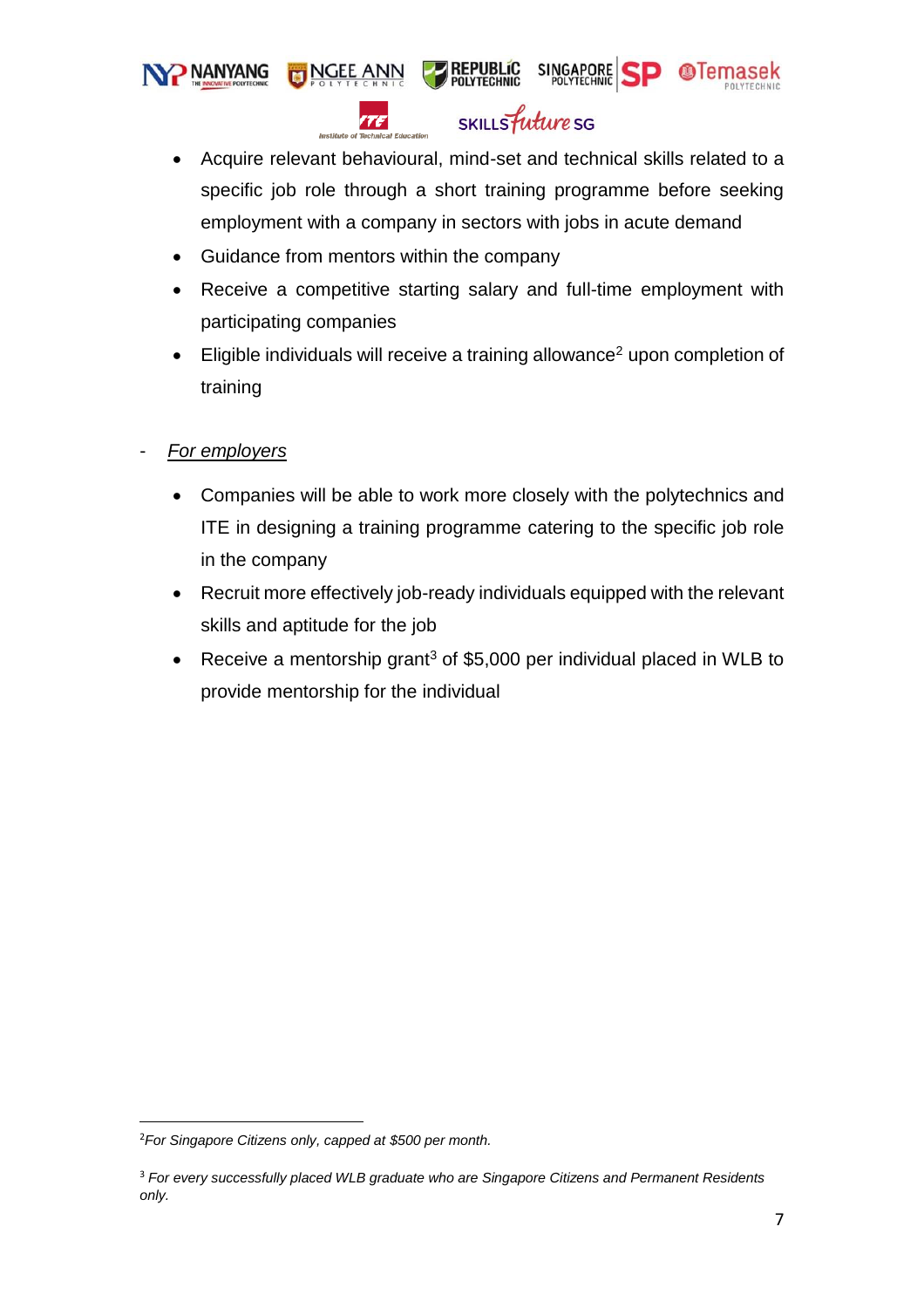

## **Annex B**

## **NEW SKILLSFUTURE EARN AND LEARN PROGRAMMES**

#### **New ELPs by Republic Polytechnic**

i. Specialist Diploma in Applied Artificial Intelligence

Artificial Intelligence is one of four frontier technologies that has been identified in Singapore's Infocomm Media Industry Transformation Map (ITM) as an enabler of growth and jobs in Singapore. The ELP offered by RP will equip participants with knowledge and skills that underpin Artificial Intelligence (AI), as well as the ability to develop AI solutions for the new digital economy.

ii. Specialist Diploma in Healthy Ageing and Community Care for Seniors This ELP will equip participants to contribute towards care delivery in the community with knowledge and multiple skills sets in exercise science, health promotion, health coaching, care coordination and care navigation. With Singapore facing increasing lifespans and a greying population, this programme will meet the increasing demand for specialised community care for seniors.

## **New ELPs by Temasek Polytechnic**

iii. Specialist Diploma in Biomedical Engineering & Services

TP and Singapore University of Social Sciences (SUSS) will launch a new joint ELP in Biomedical Engineering & Services for fresh polytechnic graduates, commencing in July 2018. The programme aims to equip participants with skills to meet the industry demand for trained specialists in the biomedical industry. Participants can expect to take on jobs assisting in medical equipment and devices, medical technology, as well as roles in the biomedical services industries.